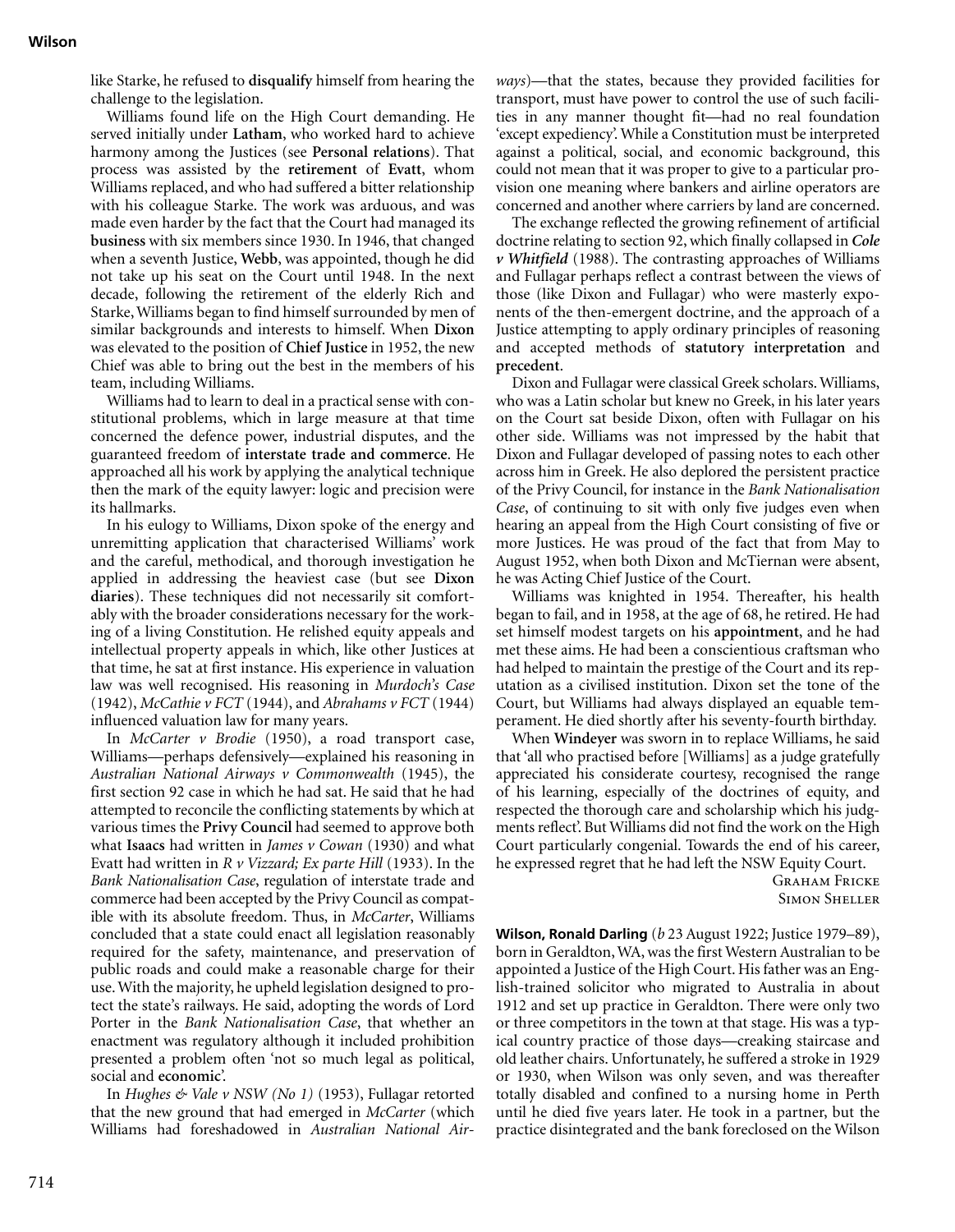

Ronald Wilson, Justice 1979–89

home in 1936. Wilson remembers helping to bury his father's library in the backyard of their home (including a complete set of English law reports) before the house was sold. Wilson has often wondered if the new owners of the house ever tried to start a garden in the backyard and what fertiliser they needed to overcome the learning buried therein. It would have been hopeless to try to sell a law library in the aftermath of the **Depression**.

Wilson left school in 1936, having completed what was then described as the Junior Certificate (equivalent to about year ten in today's schools). He started work as a messenger in the Geraldton courthouse, becoming a permanent public servant as a junior clerk on his fifteenth birthday in August 1937. He transferred to Perth in 1939 and continued in the state Public Service (Crown Law Department) until he enlisted for war service in November 1941. In the meantime, he had acquired enough Leaving Certificate subjects to enable him to matriculate into the university on his return to civilian life in February 1946, although not into law, as he did not have Latin among his certificates.

As far as he recalls, Wilson did not have a strong sense of commitment to law. He had enjoyed flying in the RAAF in England during the war, where he flew spitfires. He thought of training to join the clergy, so long as he could then work as a flying padre in the north. He enquired of the Church if it had any plans to establish such a ministry. The answer was negative, so his thoughts turned to law.

As he could not enrol as a law student, he enrolled in arts and then transferred into law at the end of 1946, when he had completed first year. It was a great period to be at university, and the law school had more than its usual number of mature, bright, and hard-working students. Wilson was one of the brightest, and ultimately its most distinguished, graduates when he became a High Court Justice in 1979.

Wilson continued his employment in the Crown Law Department, and on completion of his LLB honours degree in December 1949 was articled to the Crown Solicitor. On admission, he moved into the state prosecuting section, addressing his first jury in a criminal case in April 1951. Thereafter, he never thought seriously of leaving the Crown service and entering private practice, although he was urged to do so by more than one judge. The reason was simple: he enjoyed advocacy—and many good briefs in WA, including many constitutional briefs, were to be got from the Crown. During his years with the Department, he obtained a wide experience both as a Crown Prosecutor—ultimately becoming the Chief Crown Prosecutor—and as Crown Counsel. He accordingly acquired a great knowledge of both **criminal law** and civil law. In 1956, he was awarded a Fulbright Scholarship, which enabled him to complete an LLM degree at the University of Pennsylvania. He was appointed QC in 1963. He remained a member of the Department for the next 20 years until his appointment as **Solicitor-General** of WA in 1969.

Wilson's ten years as the Solicitor-General of WA were rewarding for him. As the leading **counsel** for the state in the High Court, he acquired a sound knowledge of **constitutional law** and was prominent among the counsel appearing before the Court. The study of constitutional law had always been an interest for him; in 1967, he wrote, with Peter Durack, a paper entitled 'Do We Need a New Constitution?' It was presented to the Law Council Convention in that year with a negative answer. It was a controversial period for the future of the federal system, and Wilson addressed the conference with great verve and confidence.

At the end of 1975, the High Court decided the *Seas and Submerged Lands Case*. It immediately engaged the attention of all the states as it held that their **sovereignty** did not extend to the territorial sea and sea bed. Negotiations were set in train to restore the interests of the states and the Northern Territory. The negotiations were long and difficult, and Wilson played an important role. He was appointed to the High Court before they were successfully completed.

In addition to his demanding legal career, Wilson devoted considerable time to the affairs of the Presbyterian Church and later the Uniting Church. From 1951 to 1956, he was Honorary Secretary of the WA Council of Churches. In 1964–65 he was Moderator of the Assembly of the Presbyterian Church in WA and Moderator of the WA Synod of the Uniting Church from 1977 to 1979.

In May 1979, Wilson was sworn in as a Justice of the High Court. It was not unexpected, as he had been considered for some time (see **Appointments that might have been**). He had never been in private practice, nor a member of an independent Bar. His was the first **appointment** after the introduction of the requirement for consultation between the Commonwealth and state **Attorneys-General** about a High Court appointment. His name had been put forward by the WA Attorney-General and was supported by **Barwick**. The appointment was widely applauded.

Wilson joined an experienced and strong-minded Bench, though he did so at a time of some tension between Barwick